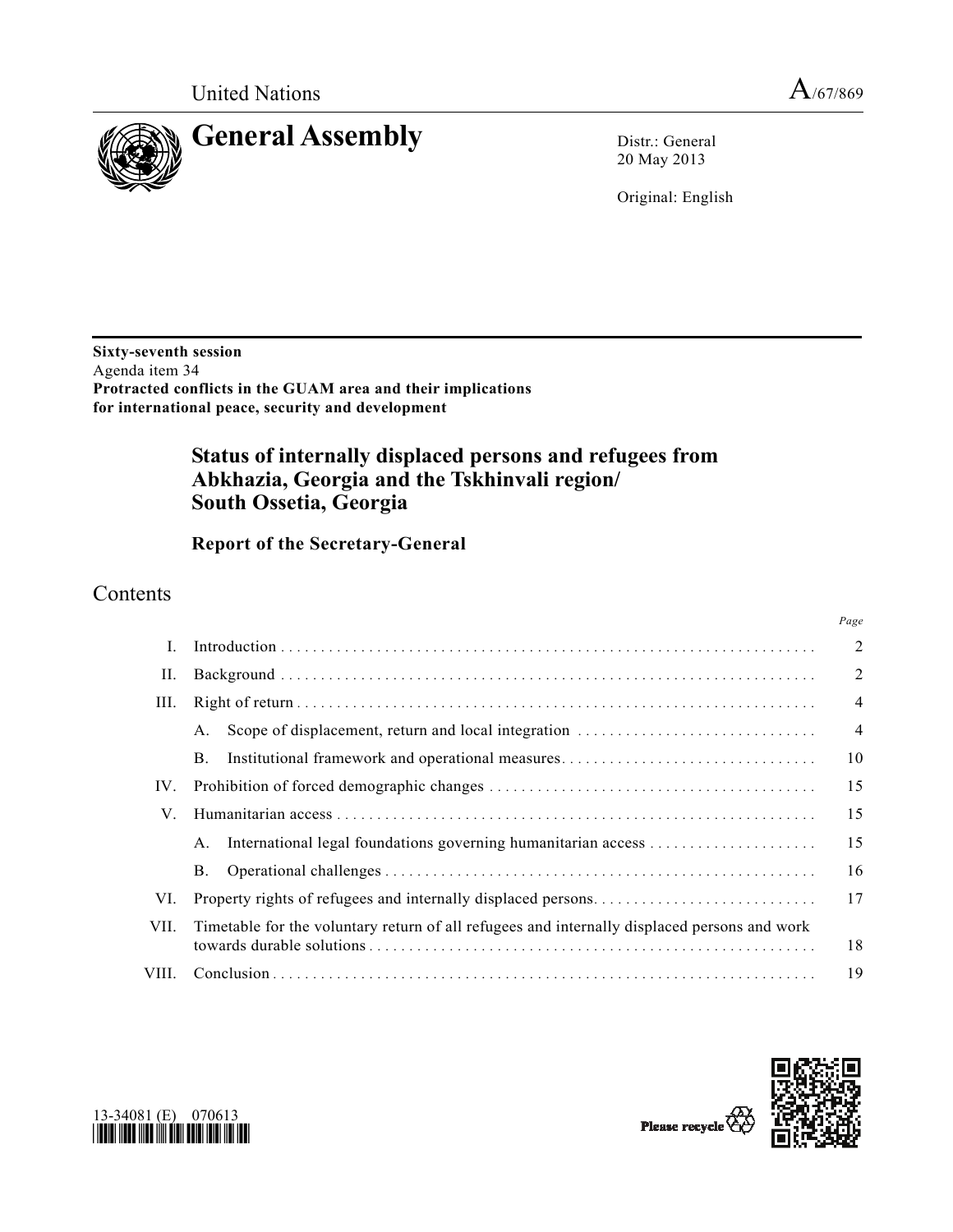### **I. Introduction**

1. The present report is submitted pursuant to General Assembly resolution 66/283, in which the Assembly requested the Secretary-General to submit a comprehensive report at its sixty-seventh session on the implementation of the resolution. The report covers the period from 1 April 2012 to 30 March 2013 and draws on information received from a number of United Nations entities.

2. In accordance with the provisions of the resolution, the report focuses on: (a) the right of return of all refugees and internally displaced persons and their descendants, regardless of ethnicity; (b) prohibition of forced demographic changes; (c) humanitarian access; (d) the importance of preserving the property rights of refugees and internally displaced persons; and (e) the development of a timetable to ensure the prompt voluntary return of all refugees and internally displaced persons to their homes.

### **II. Background**

3. Following an escalation in conflict in 1992, which caused significant displacement of civilians, armed hostilities between the Georgian and Abkhaz sides ended with the signing in Moscow on 14 May 1994 of the Agreement on a Ceasefire and Separation of Forces (see S/1994/583 and Corr.1). That agreement was preceded by the signing in Moscow on 4 April 1994 of the quadripartite agreement on the voluntary return of refugees and displaced persons (see S/1994/397), in which the parties agreed to cooperate and interact in planning and conducting activities to safeguard and guarantee the safe, secure and dignified return of people who had fled from areas in the conflict zone to the areas of their previous permanent residence. Armed hostilities between the Georgian and South Ossetian sides ended with the 24 June 1992 Sochi Agreement, which established a ceasefire between the Georgian and South Ossetian forces and the creation of the Joint Control Commission and Joint Peacekeeping Forces.

4. Following the hostilities that started in the Tskhinvali region/South Ossetia, Georgia, on 7 and 8 August 2008, the six-point plan of 12 August 2008 and the implementing measures of 8 September 2008 (see S/2008/631, paras. 7-15), international discussions were launched in Geneva on 15 October 2008, co-chaired by representatives of the European Union, the Organization for Security and Cooperation in Europe (OSCE) and the United Nations (see S/2009/69 and Corr.1, paras. 5-7). The international discussions were to address the issues of security and stability and the return of internally displaced persons and refugees. By the end of the reporting period, 23 rounds of the Geneva international discussions had been held, with participants meeting in two parallel working groups.

5. In June 2011, the General Assembly, in its resolution 65/288, approved the budget for the United Nations Representative to the Geneva International Discussions. The establishment of a special political mission has facilitated the continued engagement of the United Nations in the Geneva process. The United Nations Representative and his team are responsible for preparing, in consultation with the co-chairs, the sessions of the Geneva international discussions. In December 2011, the General Assembly, in its resolution 66/248 A, appropriated the programme budget for the biennium 2012-2013 for special political missions,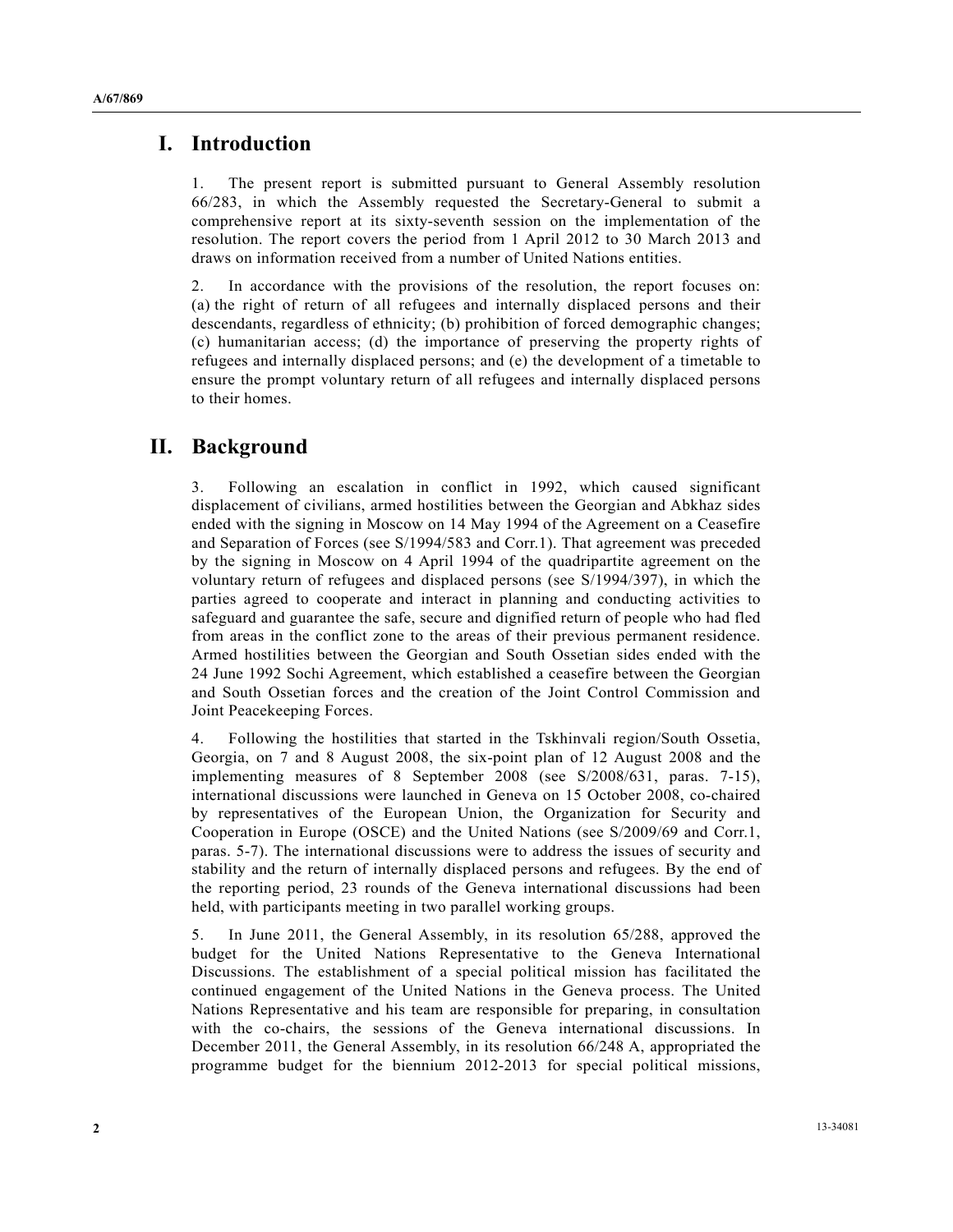including for the United Nations Representative to the Geneva International Discussions. Moreover, in my report on estimates in respect of special political missions, good offices and other political initiatives authorized by the General Assembly and/or the Security Council (A/67/346), I included among the proposed resource requirements for the period from 1 January to 31 December 2013 the United Nations Representative to the Geneva International Discussions, which has an open-ended mandate.

6. The United Nations Representative to the Geneva International Discussions and his team are also responsible for preparing, convening and facilitating the periodic meetings of the Joint Incident Prevention and Response Mechanism under United Nations auspices in Gali (see S/2009/254, paras. 5 and 6). The last (35th) meeting of the Mechanism took place on 23 March 2012. The next meeting did not take place as planned on 24 April 2012, owing to differences that arose among participants regarding the composition of the Mechanism. Unfortunately, multiple efforts to overcome those differences did not result in the resumption of the Mechanism by the end of the reporting period. The United Nations Representative will continue his bilateral engagement with all stakeholders with a view to keeping communication open and resuming the meetings as soon as possible.

7. During the reporting period, participants in Working Group I of the Geneva international discussions continued to discuss the security situation on the ground and concerns expressed with regard to detentions, procedures for crossings and other developments. They also continued discussions on the key issues of the non-use of force and international security arrangements. International obligations constraining the use or threat of force, without prejudice to the right of individual or collective self-defence, are embodied in the Charter of the United Nations and other international instruments. All steps in the direction of non-use of force, including unilateral statements by all relevant stakeholders are strongly encouraged, and I encourage the co-chairs and participants to continue to intensify their efforts to draft a "Statement by the participants of the Geneva international discussions on the non-use of force".

8. During the reporting period, Working Group II addressed the situation of displaced persons, including their right of return and other durable solutions, and the humanitarian needs of all affected populations and possible humanitarian responses. Efforts continued to reach consensus on a framework document affirming the fundamental, internationally recognized principles governing the treatment of displaced persons, the need for humanitarian access and the importance of voluntary return in safety and dignity. While, regrettably, some participants in the Working Group disengaged from work on the framework document, as well as from discussions on the issue of return, I note, with appreciation, that all participants in the deliberations expressed their commitment to respecting human rights.

9. Working Group II also systematically reviewed the situation on the ground and discussed possible humanitarian measures to address the specific needs of internally displaced persons. Several participants briefed on the humanitarian, infrastructure and development programmes and projects that they were undertaking. Access to gas supply and to potable and irrigation water remained on the agenda, and I am pleased, with regard to the latter, that OSCE reported further progress on their projects. The challenges to agricultural production caused by the *Hyphantria cunea*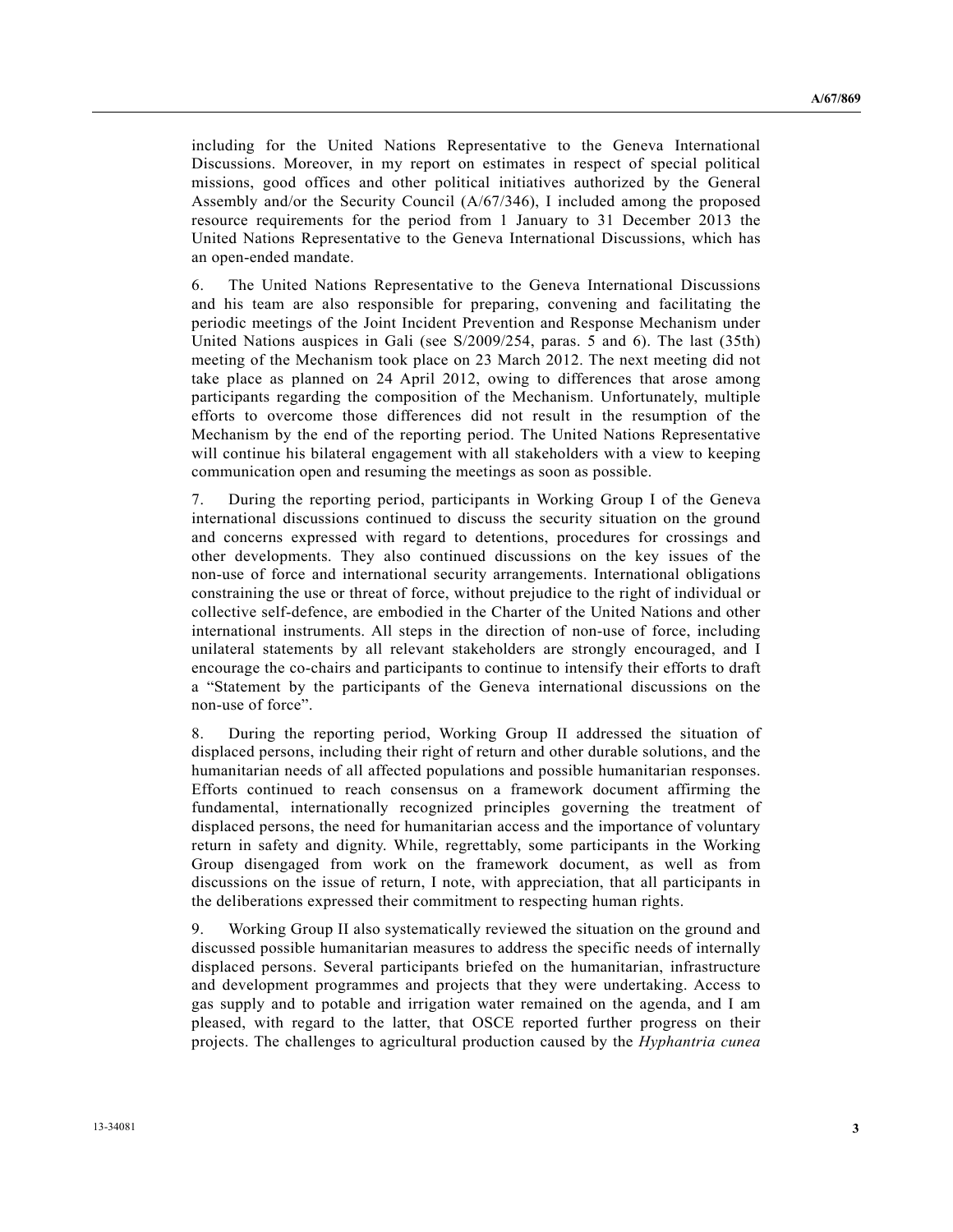moth continue to be addressed through an integrated pest management approach, including prevention and mitigation measures in the affected areas.

10. Participants regularly exchanged views on the human rights situation on the ground. The Office of the United Nations High Commissioner for Human Rights (OHCHR) remained ready to pursue its proposal for a technical mission aimed at updating the High Commissioner and the participants of the Geneva international discussions on the human rights situation. In this context, all stakeholders are reminded that human rights do not have any borders and that they are thus obliged to uphold the fundamental freedoms and human rights of all concerned people. Regardless of questions related to legal status, it is important to address any human rights protection gaps and the underlying human rights issues in protracted conflicts. It is imperative that OHCHR and other relevant actors have access to the territory, affected populations and those who are in effective control, and be able to work with the latter in order to facilitate access to human rights protection mechanisms and effective legal remedies.

11. Another topic that received sustained attention by all participants was the continued unknown fate of persons who went missing during the conflicts. The understanding shown by all participants of Working Group II for the plight of the families of the missing and the commitments made to engage meaningfully on the issue, in particular by supporting the work of the International Committee of the Red Cross (ICRC), is commendable. While many humanitarian issues remain unresolved, the Geneva international discussions continue to offer an opportunity for participants to discuss such issues in a constructive manner and liaise with United Nations humanitarian agencies, funds and programmes located in Geneva.

12. To allow for more informed debates, special information sessions were conducted in conjunction with the formal rounds of the Geneva international discussions, allowing participants to benefit from the experience and advice of the United Nations, non-governmental organizations (NGOs) and other experts. Participants were given the opportunity to deepen their understanding of, inter alia, the legal aspects of the concept of occupation; the legal, technical and operational aspects of the search for missing persons; approaches and methodologies serving the assessment of the needs and requirements of affected populations; and the role of women in conflict resolution.

13. While some participants have questioned the present format and efficiency of the Geneva international discussions process, ongoing and structured dialogue is crucial to enhancing stability in the region and to making progress on the security, humanitarian and other remaining challenges. I reiterate that the Geneva international discussions remain the only forum for relevant stakeholders to meet and address the issues identified in resolution 66/283.

## **III. Right of return**

#### **A. Scope of displacement, return and local integration**

14. No major changes were observed during the reporting period with regard to refugees and internally displaced persons exercising their right of return, and no new significant displacement was registered. While substantial progress was made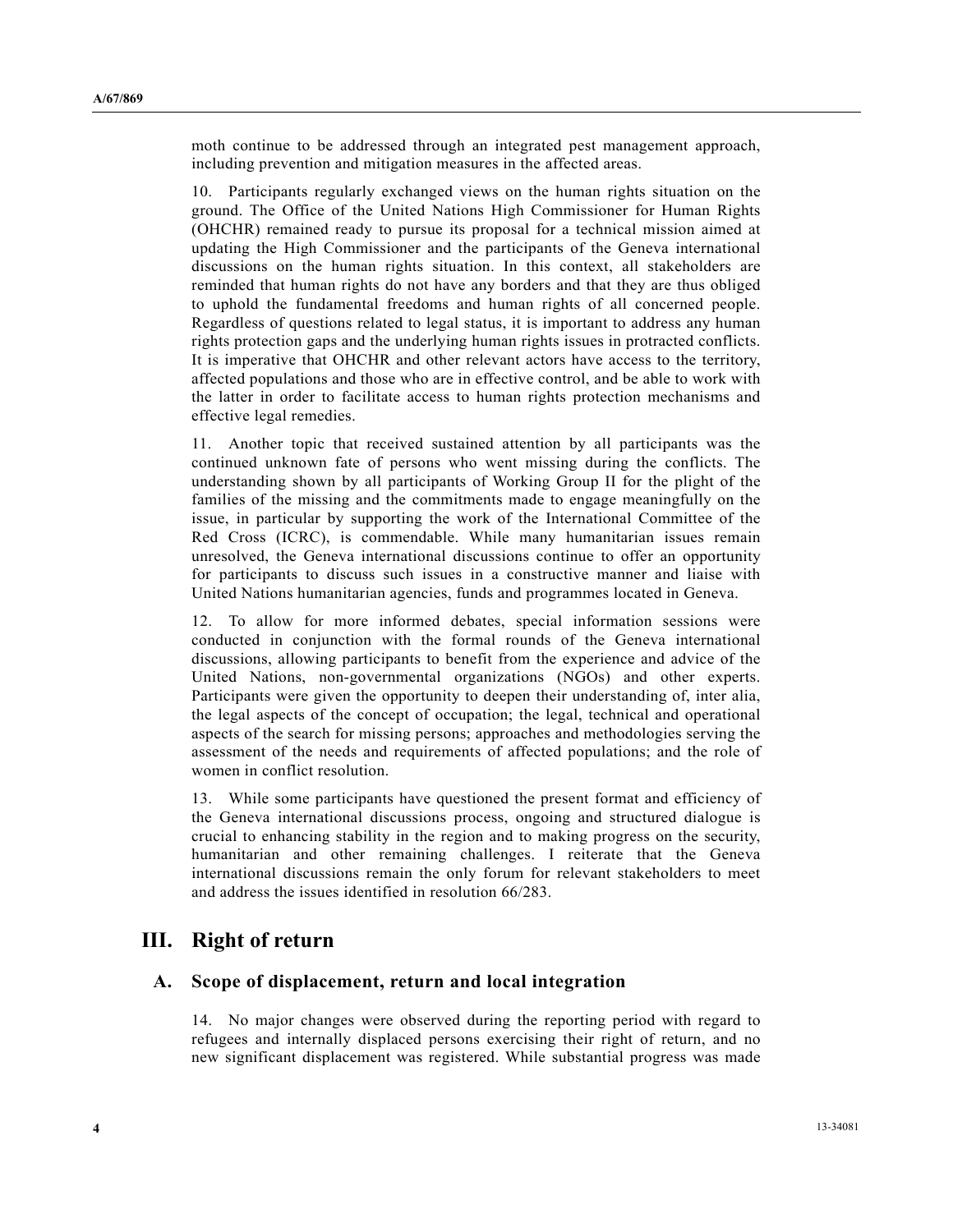towards the local integration and resettlement of a number of internally displaced persons, it should be noted that they generally are not able to make free and informed choices as to whether to return or to avail themselves of other durable solutions.

15. There is some non-quantified evidence of some displaced individuals of different ethnic backgrounds having returned to the Gali district permanently, temporarily or on a seasonal basis, from the Russian Federation or third countries. Moreover, a number of families who were previously commuting between Gali and Zugdidi on a seasonal basis moved back to Gali, but no precise data quantifying such individual returns to the Gali region or other parts of Abkhazia are available. The authorities in control continue to deny the return of ethnic Georgian internally displaced persons to locations outside of the accepted return areas in the Gali, Ochamchira and Tkvarcheli districts. While falling beyond the strict scope of the present report, but relevant in its broader context, the arrival in Abkhazia of approximately 170 Syrian citizens, primarily of ethnic Abkhaz background, whose ancestors had been displaced in the nineteenth century from the Russian Empire to the Ottoman Empire, is noted, and I call upon all relevant stakeholders to respect the principle of non-refoulement.

16. With regard to return to the Tskhinvali region/South Ossetia, there is an indication that some individuals have returned from the Russian Federation, in particular from North Ossetia, but efforts undertaken to promote further return, in particular from the Russian Federation, have not yielded major results. The return of internally displaced persons from Georgia has been routinely denied by the authorities in control, apart from return to the Akhalgori district, which is possible, at times, for those displaced from that area. Proposals made at the Geneva international discussions included the need to promote return. The Office of the United Nations High Commissioner for Refugees (UNHCR) continues to observe seasonal movements of people in and out of the Akhalgori district, and promoted such movements through the provision of free bus tickets. However, it should also be noted that some individuals have reduced or temporarily suspended their movements to the district owing to documentation problems.

17. UNHCR remains ready to revive consultations on the return of persons of concern to the Akhalgori district with a view to securing the safe and voluntary nature of any such movement. All stakeholders are encouraged to keep return options open and to abstain from any restrictive measures. Moreover, further steps are needed to ease the crossing procedures in the area to allow individuals not only to maintain contact and follow developments in their home communities, but also to make a free and informed choice as to whether to return or to integrate in areas of displacement or elsewhere.

18. While more than 100,000 individuals who were displaced during the 2008 conflict have returned to their homes, most of them soon after the conflict, 20,272 persons remain in displacement. A participatory assessment, conducted by UNHCR on the reintegration of internally displaced persons who returned to the Shida Kartli region, indicated that about 34,000 persons who have returned to these adjacent areas continue to have some specific protection needs and therefore still fall under the responsibility of UNHCR. Improvements related to physical safety and security have been observed and are acknowledged by the local population, including returnees. However, temporary detentions still occur when farmers intentionally or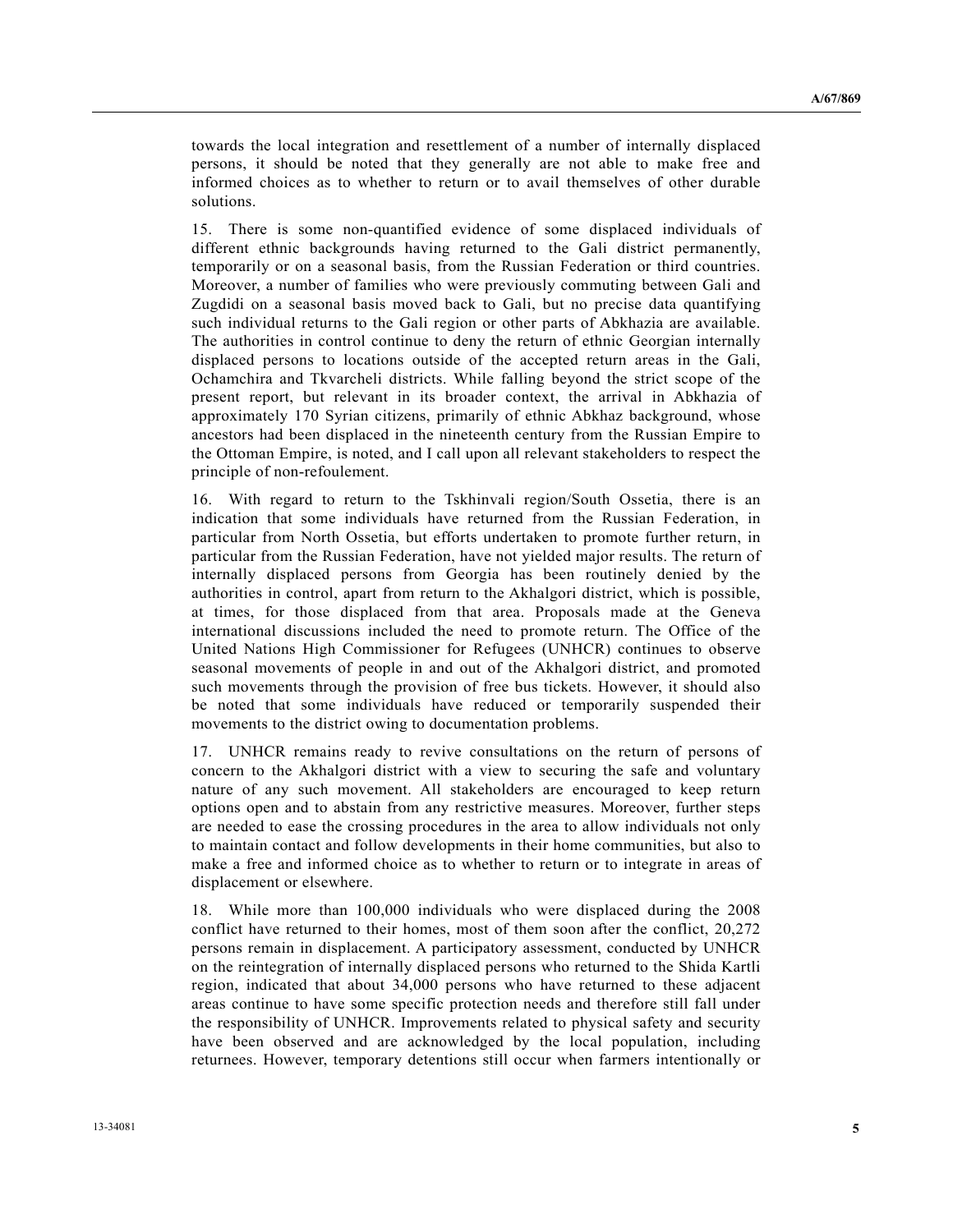unintentionally cross the administrative boundary line, for example, when visiting graveyards, chasing cattle, attending to irrigation channels or transiting to and from work in their fields. I am pleased that the meetings of the Joint Incident Prevention and Response Mechanism in Ergneti have helped in negotiating the quick release of arrested farmers in such cases.

19. The primary remaining protection and reintegration challenges relate to shelter rehabilitation needs and limited livelihood opportunities. Additional measures undertaken by the Russian Federation border guards along the administrative boundary line, including the use of barbed-wire fencing, have complicated the maintenance of irrigation channels, blocked traditional access routes and trails, and sometimes led to the arrest of persons crossing the administrative boundary line. The inability to access fields, orchards, traditional grazing grounds, forests and markets has reduced income and employment opportunities. These factors have also limited or delayed further return to areas most adjacent to the Tskhinvali region/ South Ossetia and, in some instances, have prompted new or renewed displacement.

20. Following the relocation of a Georgian police post, some 8 families were able to return to Zardiaantkari and an additional 14 families started to commute regularly to their place of former residence in order to prepare for more sustainable return in the future. There were, however, concerns among some Ossetian inhabitants as to the protection of their rights and well-being, and some expressed their intention to leave the village. The security situation in Zardiaantkari and related confidence measures were repeatedly the subject of discussions at the meetings of the Joint Incident Prevention and Response Mechanism in Ergneti, inter alia, with a view to creating the conditions conducive for return in safety and dignity and to preventing new displacement. UNHCR provided non-food items to returnees and the local population of all ethnic backgrounds in support of these initiatives.

21. According to the Ministry for Internally Displaced Persons from the Occupied Territories, Accommodation and Refugees of Georgia, as at 13 March 2012, there were 270,943 internally displaced persons registered, representing an increase of 7,241, compared with the number registered by the end of 2011. The increase does not reflect new displacement, but is attributable to children born among internally displaced families, displaced individuals returning to Georgia from third countries and late registration. The total number includes 246,506 persons displaced during the earlier conflicts, 20,272 persons displaced during the August 2008 conflict and 4,165 persons displaced twice. The number of persons displaced from areas most adjacent to the Tskhinvali region/South Ossetia who remain in displacement owing to security concerns or loss of livelihoods, and who are considered by UNHCR to be internally displaced persons as defined in the Guiding Principles on Internal Displacement but do not have access to such status under national legislation, could be further reduced to less than 100 individuals, owing to some returns, including to Zardiaantkari, and late registration. Moreover, in the absence of updated data, earlier estimates referring to some 10,000 persons remaining displaced within the Tskhinvali region/South Ossetia are maintained.

22. The Government of Georgia continues to implement its State strategy on internally displaced persons. The formation of a new government did not affect the principled commitment of Georgia to address the issue of internally displaced persons and its State strategy. The Government continues to pursue two main goals: namely, the creation of conditions for dignified and safe return, and the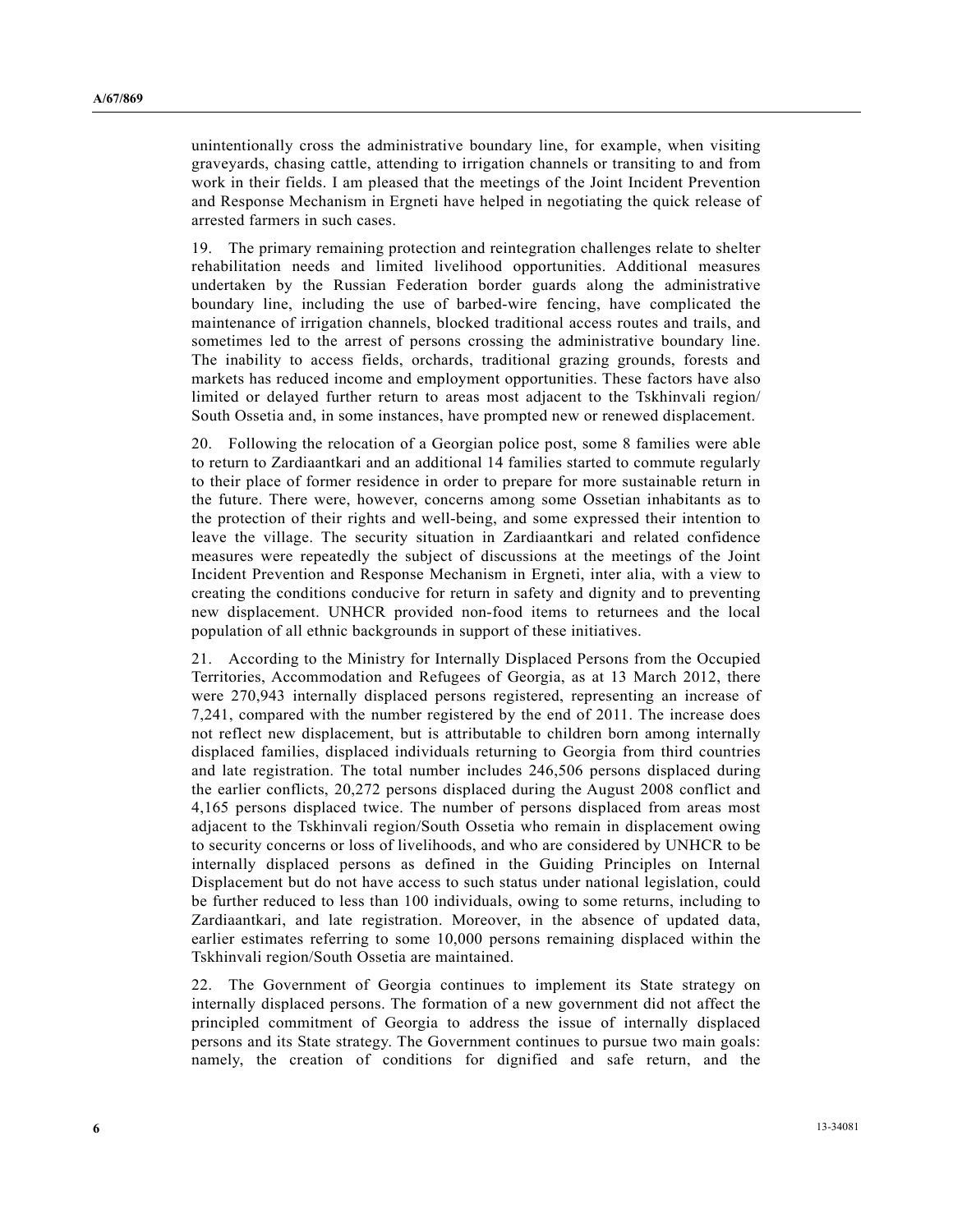improvement of the socioeconomic conditions of internally displaced persons, serving their integration. The State strategy is complemented by the action plan for internally displaced persons, last extended in June 2012 for the period 2012-2014. The new Government has already significantly increased the 2013 budget allocations for internally displaced persons; initiated some restructuring of the Ministry for Internally Displaced Persons from the Occupied Territories, Accommodation and Refugees; and started a comprehensive legislative reform process.

23. Efforts under the action plan for 2009-2012 resulted in significant progress in the provision of durable housing solutions for internally displaced persons. According to the Ministry for Internally Displaced Persons from the Occupied Territories, Accommodation and Refugees, by the end of 2012, a total of 79,222 internally displaced persons had been provided with durable housing solutions in new settlements or rehabilitated and privatized former collective centres, or with monetary assistance in order to meet their housing needs. The action plan for 2012- 2014, developed in close cooperation with the international community, including UNHCR, addresses the areas of (a) durable housing solutions; (b) access to social services; (c) livelihoods; and (d) improvement of information and participation of internally displaced persons.

24. Amendments made in December 2011 to the national legislation governing the treatment of internally displaced persons have clarified a number of issues and enhanced the protection of this population against discrimination. At the same time, however, terminology and definitions were introduced and, as a result, not all internally displaced persons — as defined in international law and practice — can enjoy the benefits of the amended Law on the Forcibly Displaced Persons Persecuted from the Occupied Territories of Georgia. This problem, though of reduced quantitative relevance following the possibility of return to Zardiaantkari, has been acknowledged by the new Government and is to be addressed in the reform of the legislation pertaining to internally displaced persons which is under preparation. I encourage swift conclusion of this reform process and, while acknowledging that States have some discretion in the establishment of national legislation governing the treatment of internally displaced persons, I reiterate that the rights of all internally displaced persons, as defined in the Guiding Principles on Internal Displacement, must be respected and protected in law and in practice.

25. Relocations, and related evictions, conducted in the context of the efforts of the Government to provide internally displaced families with durable housing solutions have on some occasions continued to cause grievances among internally displaced persons. Upon advocacy from UNHCR and other actors, the Government has adjusted its approach and is now offering more housing solutions in urban and economic centres and is trying to avoid relocations from urban areas to more remote locations. Other efforts, such as rural housing projects, offered on a pilot basis, which combine the provision of shelter with agricultural land, have expanded the housing options. However, considering the total needs, durable housing solutions remain limited and additional solutions deserve consideration. The standard operating procedures of the Government, developed with a view to enhancing the transparency of the relocations process and the protection of internally displaced persons subject to relocation, were generally respected. It is important that, in any relocation process, the rights of internally displaced persons are protected, the process is transparent and legal safeguards are offered.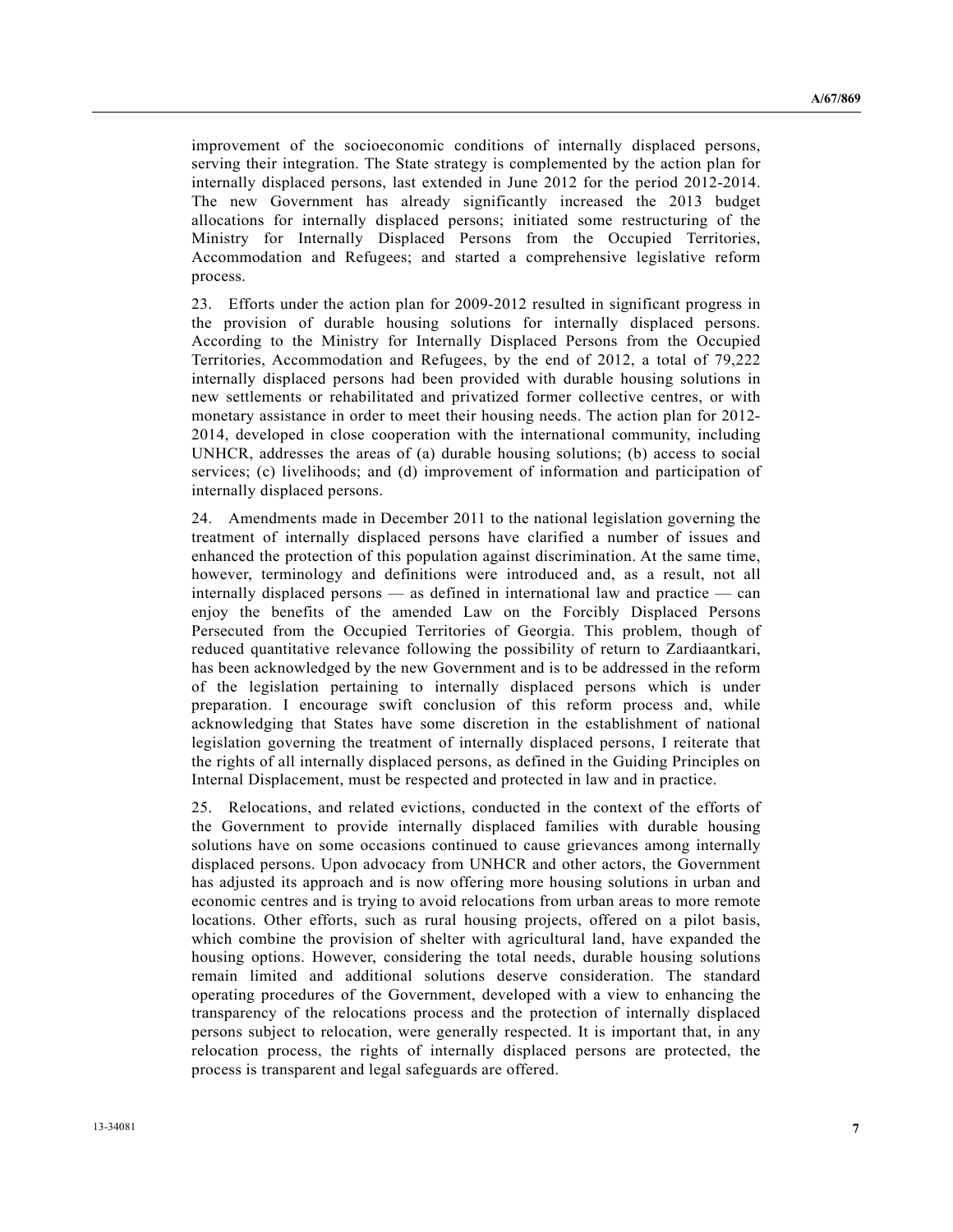26. Given the scale of the displacement, challenges concerning the integration of internally displaced persons remain. The Government assessed that, subject to inflation and exchange rate fluctuations, \$749 million would be required to fully meet the remaining housing needs of all internally displaced persons. This included \$449 million for the construction of new buildings serving some 23,000 families and about \$300 million for financial housing assistance serving an additional 30,000 families. However, the provision of durable shelter, while essential, is not the only aspect of integration. Socioeconomic aspects, such as sustainable livelihoods and access to quality education, medical and social services, must also be addressed. While the United Nations agencies, funds and programmes, together with donors and other stakeholders, will stay engaged and continue to assist the Government in protecting and ensuring the rights of the affected populations, acute humanitarian crises in other parts of the world have negatively impacted the funding level for humanitarian projects in Georgia. Moreover, further progress in integrating and improving the living conditions of internally displaced persons is becoming less a question of humanitarian response and more a matter of mainstreaming their interests into broader development efforts.

27. The Government will therefore have to increasingly use its own resources to address the needs of the displaced population and work towards durable solutions. Legislative reform efforts should review existing assistance programmes with a view to enhancing the efficiency and effectiveness of the limited resources. The new Government of Georgia has significantly increased its budget allocations for projects to be implemented in four regional development and agriculture projects. The authorities are encouraged to ensure that regions hosting displaced populations and internally displaced persons themselves will be able to fully benefit from these measures. In the same vein, and in order to bridge the gap between humanitarian response and development activities, the United Nations Development Programme (UNDP) and UNHCR have expanded their joint programme aimed at improving the livelihoods of internally displaced persons and returned internally displaced persons beyond Shida Kartli to western Georgia.

28. It is estimated that over 45,000 people have returned to their homes in the Gali district. Progress has been made in their reintegration process, though some needs and protection challenges remain. These individuals are officially considered internally displaced persons by the Government of Georgia and as such are eligible for assistance. Seasonal movements related to agricultural activities as well as family visits continued to be observed. Such movements to Abkhazia took place primarily across the administrative boundary line but also directly from the Russian Federation. While more precise and comprehensive, independently verified data on the numbers and profiles of those who have returned, and on the other conflictaffected communities residing in the Gali district, are not available, I call upon the relevant sides to take further steps in order to clarify and acknowledge the number of returnees and to better understand their profile, current situation and remaining vulnerabilities and needs. UNHCR and other relevant United Nations agencies are ready to offer advice and technical assistance in such efforts. Moreover, I encourage all participants in the Geneva international discussions to maximize the use of this forum for the provision and exchange of updated data related to displacement and progress made towards return.

29. During the reporting period, a number of developments had impacted positively on the humanitarian and security situation of the population in the Gali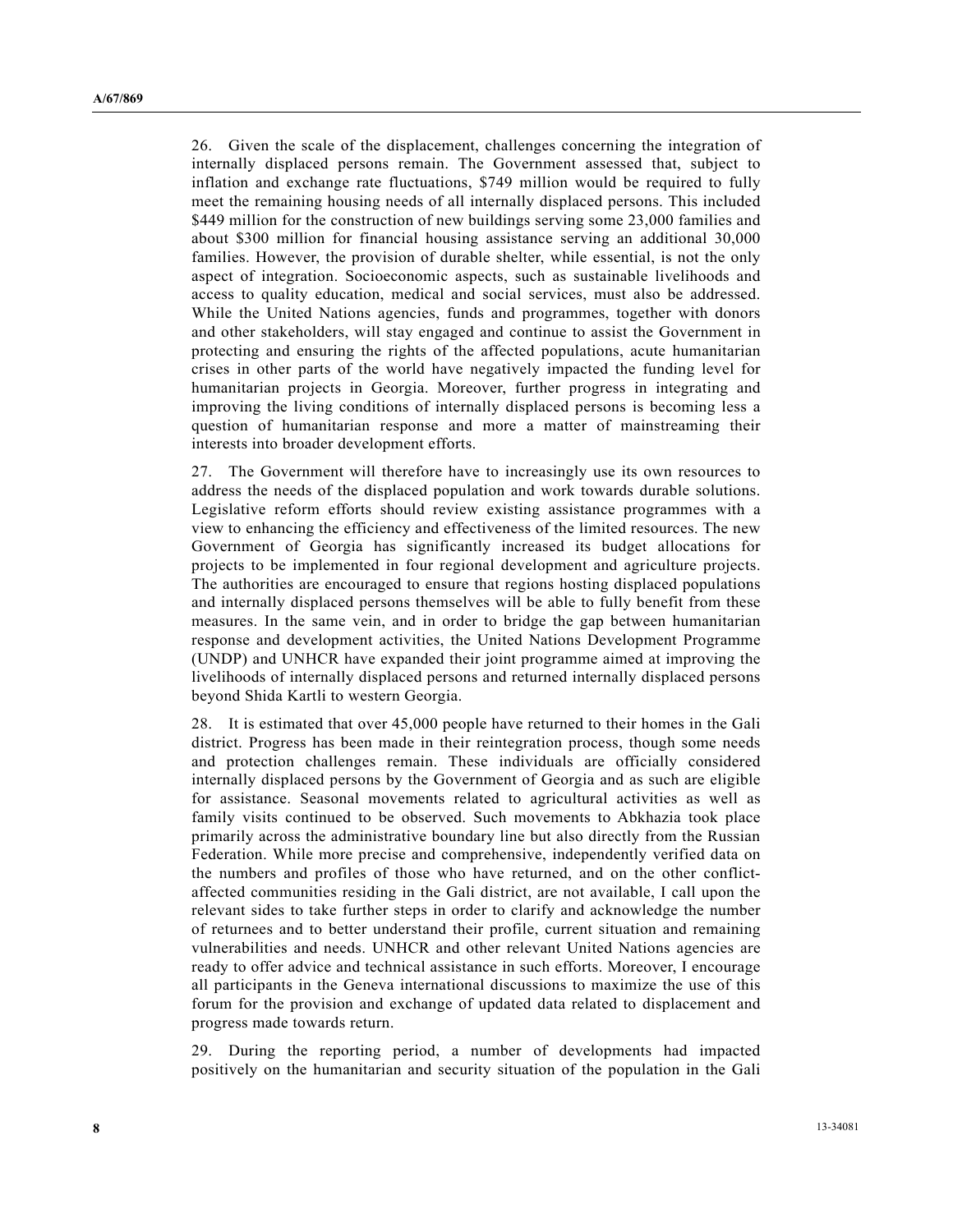region and on the reintegration prospects of those who had returned or were in the process of returning. These included a variety of infrastructure and construction measures, such as the conclusion of asphalting the Inguri-Ochachire road, which improved access to services, markets and income-generating opportunities, as well as the rehabilitation of water pipes and the conclusion of the construction of a new hospital and kindergarten in Gali. Such measures were financed by the Russian Federation and constitute part of the implementation of the Complex Plan of social and economic development of Abkhazia for 2010-2012. The Plan entailed a total budget of 10,863.1 million rubles, of which the largest part, namely 1,660 million rubles, is envisaged for road infrastructure. In March 2013, the Russian Federation pledged to continue providing a similar amount of financial support in the framework of the Plan for a further period of three years. Progress was also made in the issuance of documentation to the population of the Gali region, which became more important in the context of movements across the administrative boundary line and which also allows access to some social services.

30. Overall, progress was also observed in relation to security on the ground and perceptions thereof by the local Gali population. The practice of extortion, common in earlier years, was further reduced, and local farmers welcomed the initiation of criminal procedures against two local officials on charges of extortion during the hazelnut harvest season. Unfortunately, this positive trend was disrupted by a number of serious incidents, including the homicides of local law enforcement officers in March and May 2012, which were followed by extensive document checks and house searches in the Gali region, as well as an increased level of violent crimes and kidnappings. Since the autumn of 2012, the situation has remained calm and stable. As of October 2012, Russian Federation border guards co-engaged with the Abkhaz border guards in detailed document and vehicle control functions at the Inguri crossing point. Their systematic and strict measures of controlling movements over the Inguri River had affected, at least temporarily, movements across the administrative boundary line.

31. Thus, despite noteworthy improvements, including infrastructure construction and repair and significant humanitarian efforts, protection and reintegration challenges still exist. Members of the local population, while generally acknowledging progress and grateful for the assistance received, do not yet consider the situation to be "fully normalized", and are afraid that policy changes by any stakeholder (as experienced in the past) may reverse progress and further complicate crossings. Many are worried about their and their children's longer-term prospects of staying in the Gali region and still suffer from the consequences of their earlier displacement and the unresolved conflict, including destroyed houses, inadequate living conditions and a lack of income opportunities. The remaining protection concerns expressed by the returnees relate to: (a) freedom of movement, in particular the longer-term perspective, as messages received are perceived as not always being consistent; (b) access to education, including higher education, and language of instruction; (c) secure access to quality health-care facilities (on both sides of the administrative boundary line); (d) occasional incidents of discrimination, including those related to documentation and access to services; and (e) the denial of effective protection against crime and adequate response to sexual and genderbased violence.

32. Since the conflict in August 2008, the United Nations agencies, funds and programmes have had no operational access to the Tskhinvali region/South Ossetia,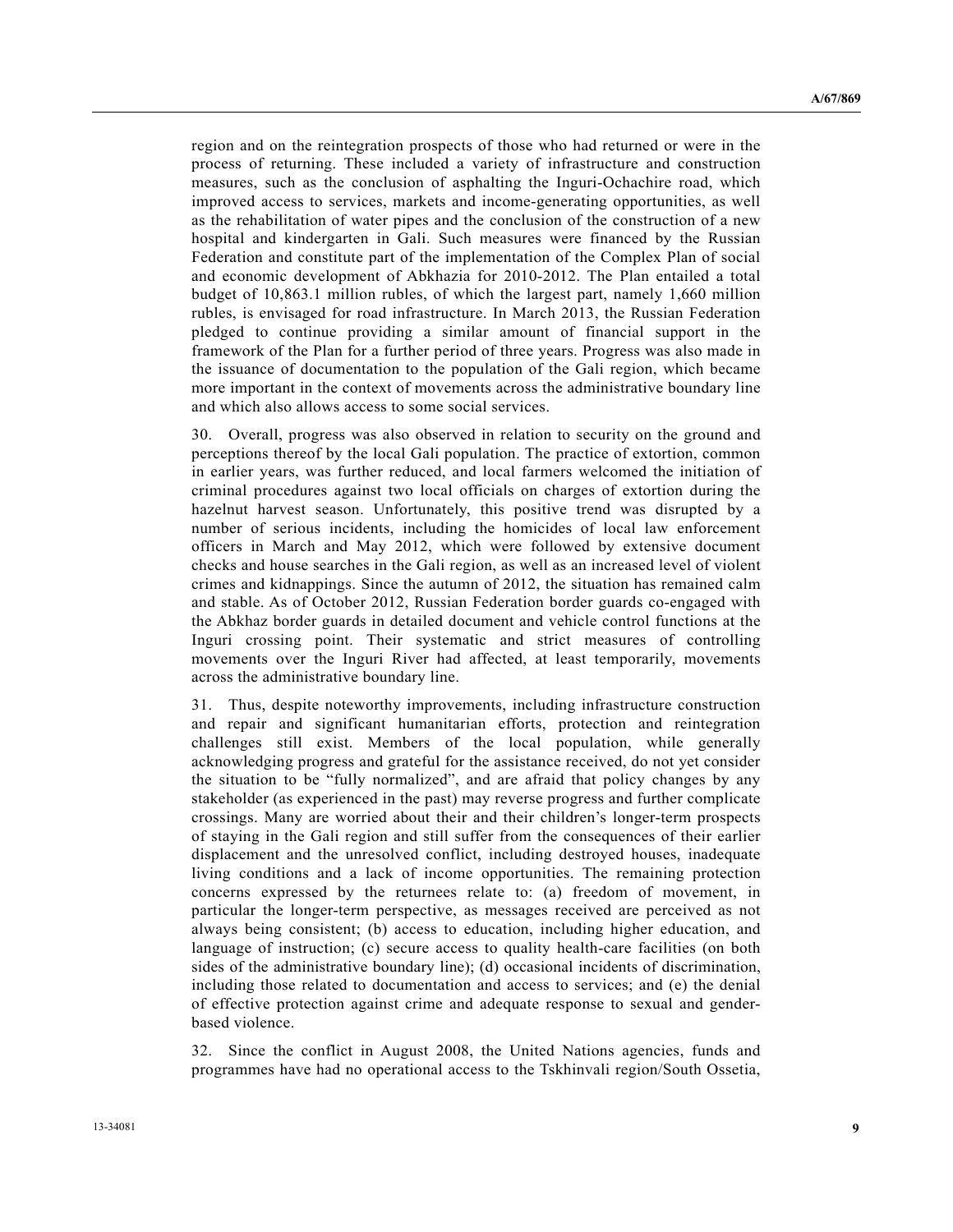and are therefore not in a position to verify or closely monitor displacement or return movements. However, in preparation for the rounds of the Geneva international discussions, the co-chairs and United Nations staff were able to visit the Tskhinvali region/South Ossetia and familiarize themselves with the noticeable progress made and with a number of the multifaceted rehabilitation efforts undertaken.

33. Information made available to UNHCR by the Federal Migration Service of the Russian Federation indicates that as at 1 January 2013, 87 persons (belonging to 75 families) from Georgia enjoy refugee status in the Russian Federation. Of that number, 6 persons (belonging to 5 families) were recognized in 2012. An additional 1,317 persons (belonging to 1,135 families) from Georgia, including from Abkhazia and the Tskhinvali region/South Ossetia, currently hold temporary asylum status in the Russian Federation. Of that number, 176 persons (belonging to 154 families) were granted temporary asylum in 2012. No organized returns from the Russian Federation to areas covered by the present report were conducted in 2012, and no information is available from the Federal Migration Service on any spontaneous returns. The actual number of persons displaced from Georgia residing in the Russian Federation is considered to be significantly higher, since many are not reflected in the official statistics, having regularized their residence status outside of refugee protection mechanisms or lost refugee status upon acquisition of Russian citizenship.

### **B. Institutional framework and operational measures**

34. In 2005, UNHCR, the Danish Refugee Council, the Norwegian Refugee Council and the Swiss Agency for Development and Cooperation developed, in consultation with all stakeholders, an initiative entitled "Strategic directions: promoting confidence-building measures for displaced and war-affected persons in Abkhazia". The strategic directions were aimed at supporting a bottom-up peace building approach based on self-reliance and community involvement. The directions integrate protection and assistance efforts through monitoring the situation of returnees, addressing their concerns in discussions with the relevant authorities and providing targeted assistance. Since April 2009, the directions have been complemented by a strategic framework for continued humanitarian assistance, which seeks to achieve durable solutions for returnees through integrated protection and assistance activities and promotion of their rights, with a view to preventing renewed displacement of the population in the Gali, Ochamchira and Tkvarcheli districts. Such efforts bring together as strategic partners, under the overall coordination of the United Nations Resident Coordinator, UNHCR, UNDP, the United Nations Children's Fund (UNICEF), the Swiss Agency for Development and Cooperation, international NGOs, namely Action Contre la Faim International, the Danish Refugee Council, the Norwegian Refugee Council, Première Urgence and World Vision International, as well as some additional humanitarian actors in observer capacity.

35. In July 2010, the Government complemented its State strategy on occupied territories: engagement through cooperation (adopted by Order N107 of 27 January 2010), with the Action plan for engagement (adopted by Order N885 of 3 July 2010, amended on 26 January 2011). The plan envisages the undertaking of a number of steps aimed at building trust and confidence among divided communities. Those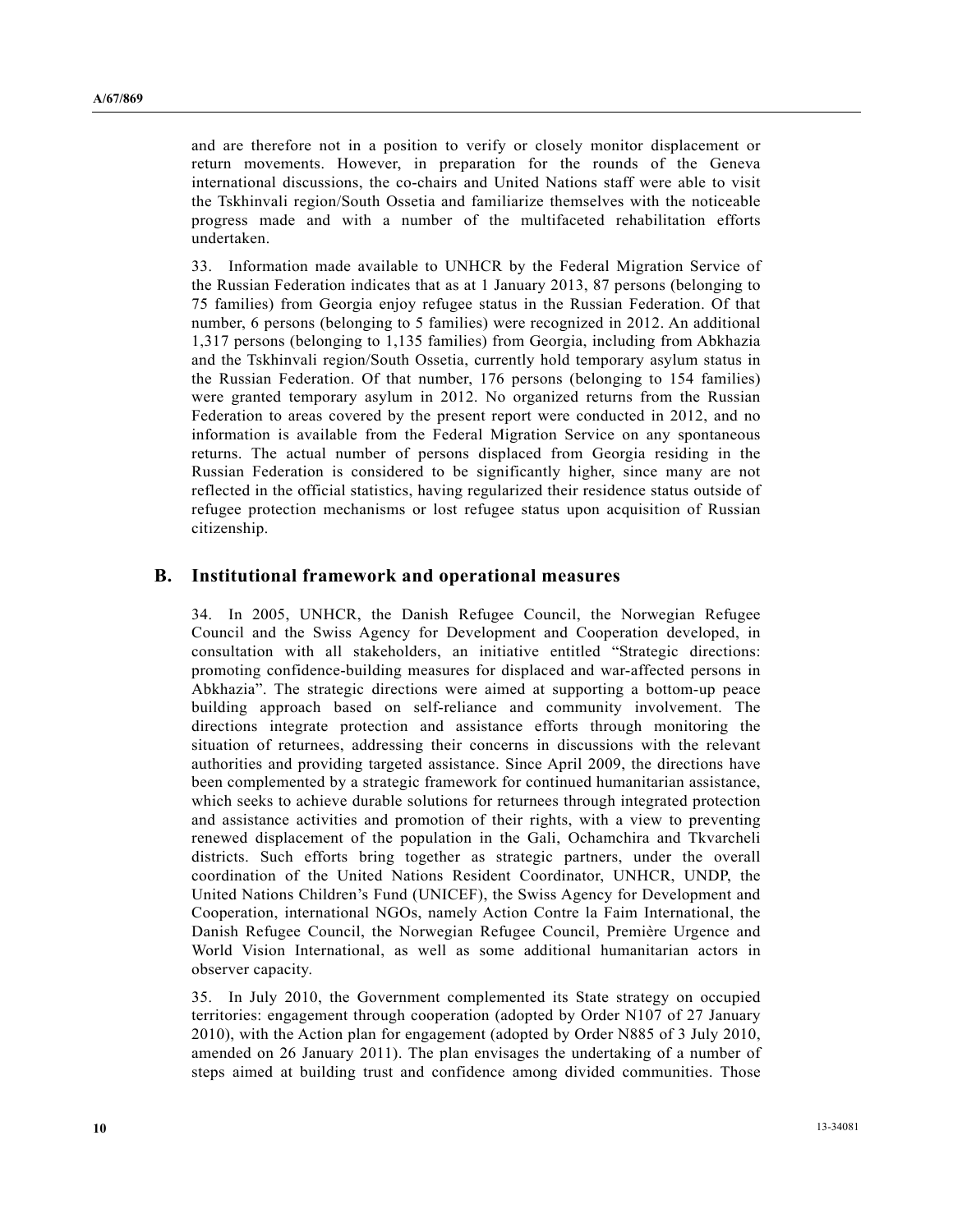measures were followed in October 2010 by the issuance of the Regulation of the Government of Georgia on the approval of modalities for conducting activities in the occupied territories of Georgia. In that context, the United Nations agencies, funds and programmes will continue to engage in humanitarian action on the basis of their respective mandates and in the framework of multilateral and bilateral agreements governing privileges and immunities of the United Nations. Members of the new Government of Georgia have on various occasions indicated their interest to engage on this issue and have put a number of proposals into public debate, including review of the Law on Occupied Territories, engagement in trade and reopening of the railway lines through Abkhazia. However, it would be helpful if these initial thoughts aiming towards a more flexible and innovative approach could be transformed into a clear, comprehensive and consolidated strategy governing future engagement. At the end of the reporting period, draft amendments of the Law on Occupied Territories had been prepared by the State Ministry for Reintegration and envisage some softening of the provisions governing criminal responsibility in case of violations of the law.

36. As noted in my previous reports (A/64/819, para. 13, and A/65/846, para. 21), for any operational framework and/or liaison mechanism to be effective and serve its aims, it must be accepted and supported by all sides. In this context, I note with appreciation the establishment by UNDP, in consultation with the United Nations country team and all relevant authorities, of a status-neutral liaison mechanism which aims to facilitate dialogue and interaction between the divided communities and the implementation of projects and activities. The liaison mechanism offers a framework of engagement that strictly respects the humanitarian mandates of the relevant United Nations actors and NGOs, clarifies basic rules of engagement and allows participatory and human rights-based approaches in the design, planning and implementation of projects. It is encouraging that the mechanism established has offered good support to a number of humanitarian efforts undertaken on the ground, and it is hoped that consensus can be secured to maintain this mechanism and to preserve its status-neutral and purely humanitarian nature. All stakeholders are urged to engage openly in efforts to see how the effectiveness of this liaison mechanism can be strengthened and how its future use can be maximized in addressing recovery assistance and humanitarian needs, wherever and whenever they exist or arise. All stakeholders are further encouraged to investigate how such a mechanism can be introduced to address the humanitarian assistance requirements of the population living in the Tskhinvali region/South Ossetia.

37. During the reporting period, UNDP has implemented activities to expand access to social and public health services with the full rehabilitation of laboratories and maternity wards in two district hospitals and the free testing of 4,000 persons for HIV/AIDS and other sexually transmitted infections. Special attention was given to youth and their connectivity to the rest of the world. In collaboration with several local NGOs engaged in youth activities, a UNDP-created network of computerbased training centres offered access to information technology and training to more than 400 local youth. In close collaboration with several international actors, UNDP supports civil society development and efforts to reduce tensions. Its efforts to implement a comprehensive project addressing the challenges to agricultural production caused by the *Hyphantria cunea* moth continued and have yielded first results.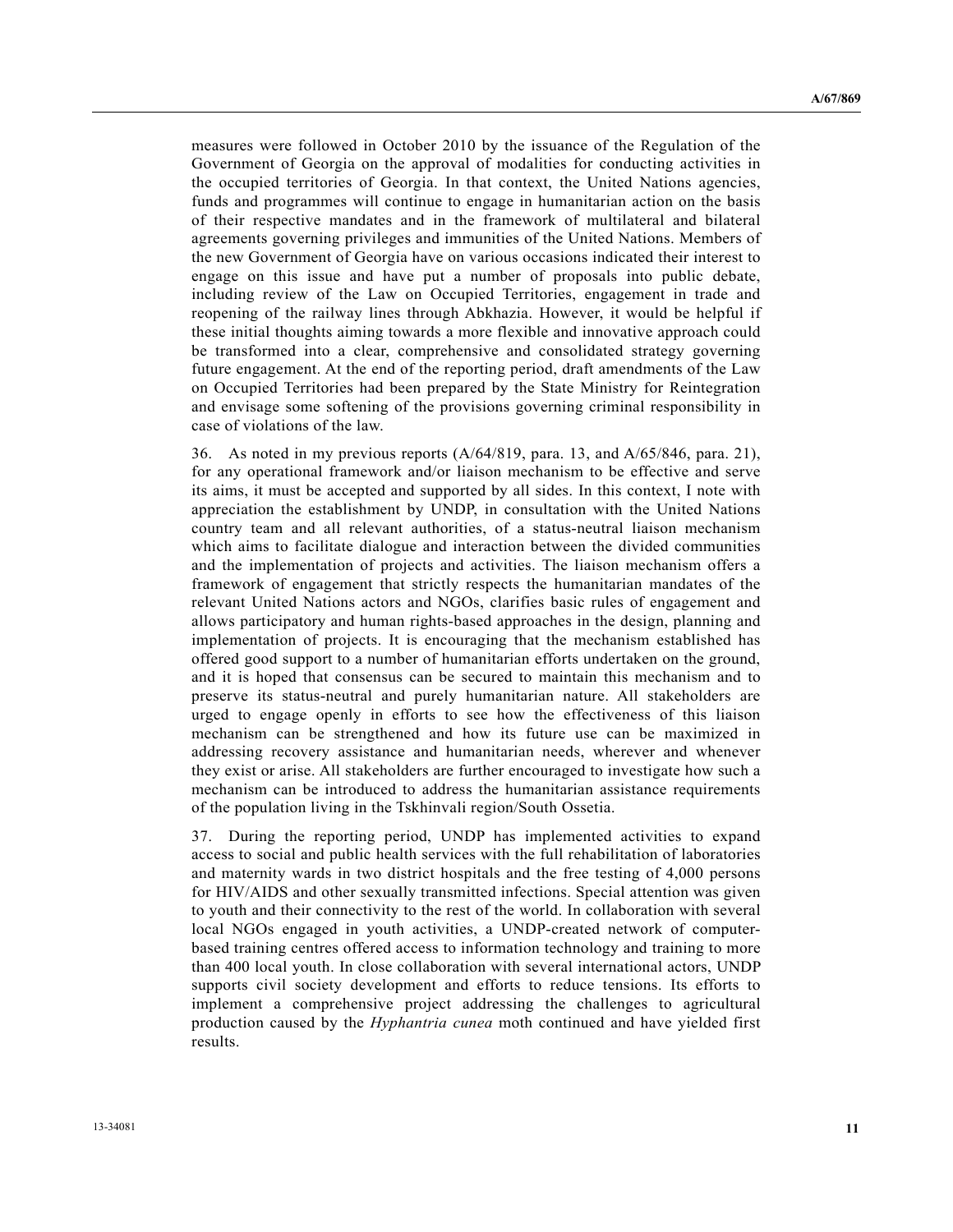38. During the reporting period, the United Nations agencies, funds and programmes continued to assess and respond to various emerging humanitarian needs. Building on the positive results of earlier and recent initiatives in Abkhazia, UNICEF continued to strengthen the capacity of medical professionals and infrastructure related to the routine immunization of children. With the technical support of UNICEF, a revised routine immunization calendar, aligned with World Health Organization standards, has been introduced. The immunization registry database has been further developed and put into use, generating more accurate statistics on immunization coverage and allowing for better planning and implementation of routine and supplementary immunization activities. Within the area of maternal and child health care, in partnership with UNDP, UNICEF increased the scope of its technical assistance to medical professionals by organizing training in advanced methodologies of prenatal and antenatal care for children and mothers. UNICEF continues to engage in community-based activities aimed at increasing access to basic social services for children and youth, in cooperation with other United Nations partners, World Vision International and a range of local partners and communities. UNICEF is also engaged in developing the capacity of education professionals and strengthening youth participation and development, in collaboration with UNDP and other international partners in the region.

39. In 2012, UNHCR supported the construction of 136 houses for 597 returnees and other vulnerable persons. Forty-eight community centres in six districts of Abkhazia (including 15 community centres in the Gali district) continued to operate during the reporting period. UNHCR mobilized local communities to address some key obstacles to sustainable return by providing, inter alia, medical assistance, and income and educational opportunities. In addition, 40 households benefited from livestock or business grants; 90 young adults were given vocational and professional skills training; and 164 people were provided with basic and advanced business development training. Moreover, multidimensional counselling services were offered to 1,827 persons to address medical, psychosocial and legal advice needs, inter alia, to strengthen prevention and response to sexual and gender-based violence.

40. I am also pleased to note that the rehabilitation of Gali School No. 2, as mentioned in my previous report (A/66/813, para. 30), has been successfully concluded. This activity, in which UNICEF, UNDP and UNHCR engaged jointly upon the initiative of the co-chairs of the Geneva international discussions, was developed with a view to enhancing access to education and supporting the co-education of students of different ethnic backgrounds.

41. The issue of freedom of movement across the administrative boundary line has security, humanitarian and human rights dimensions and remains of utmost importance to the local population. Developments during the reporting period were marked by two trends: enhanced control and formalization of crossings. On the one hand, the so-called "borderization" measures, including the blockage of roads and foot paths as well as the increased and more systematic surveillance of the administrative boundary line by the Russian Federation border guards and strict fining practices, have led to a significant decrease in informal crossings; on the other hand, new crossing points were identified in principle, offering prospects for more regular crossing alternatives in the future, but these new crossing points were not fully operational at the end of the reporting period. Five such additional crossing points for use only by pedestrians were supposed to be established in the following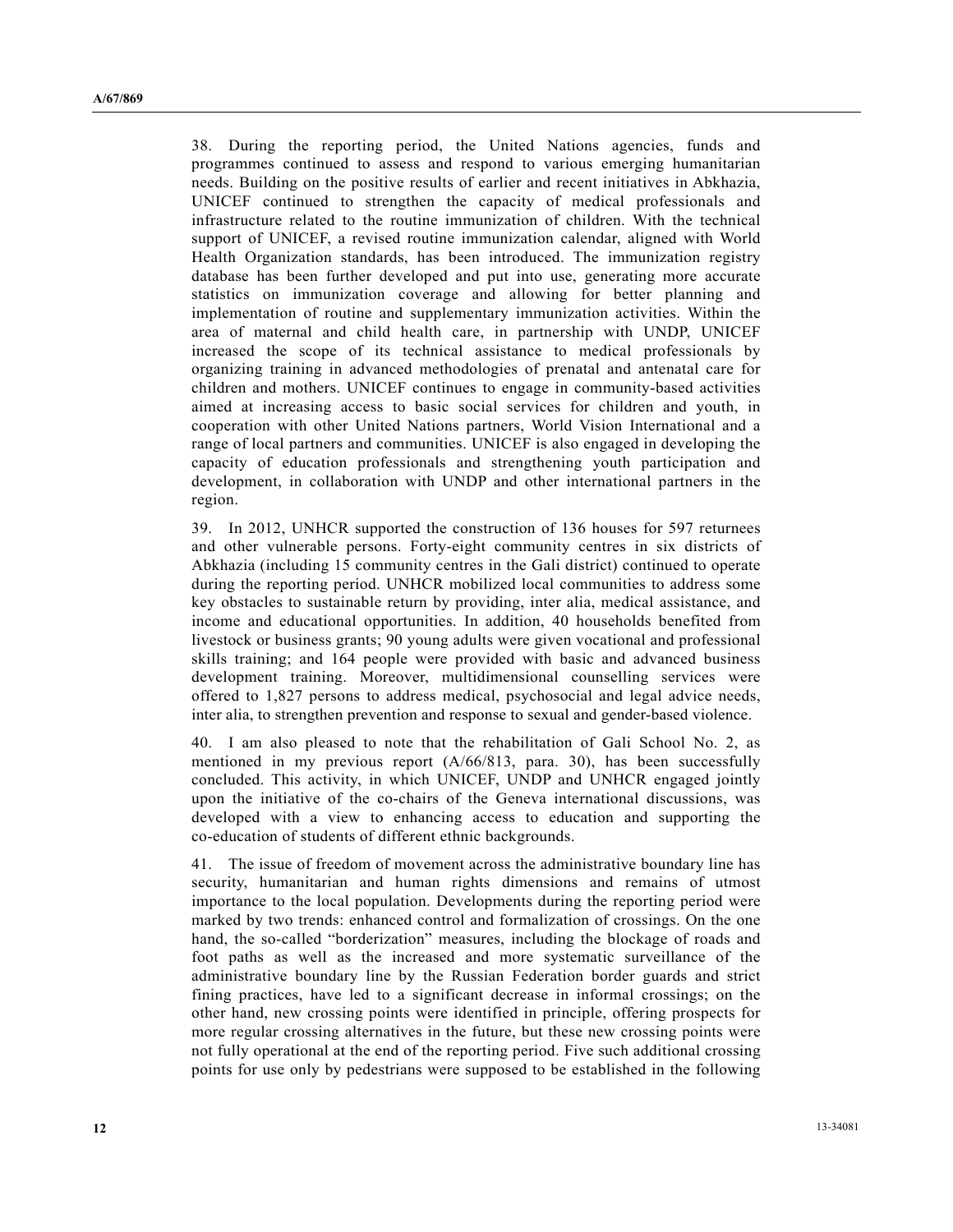locations in the lower and upper Gali region: (a) Otobaia-2, (b) Nabakevi/Nabakia, (c) Tagiloni/Taglan, (d) Saberio/Papanrkhua and (e) Lekukhona/Alekumkhara. As conflicting messages were received regarding the opening of the additional crossing points and repeated delays occurred (owing reportedly to technical reasons) in putting them into full function, I note with regret that there is uncertainty among concerned families as to whether schoolchildren are allowed to continue studying on the other side of the Inguri River in their familiar environment. I welcome and encourage any steps that would facilitate the freedom of movement of all segments of the local population and allow their movements in safety and dignity. It is noted that the local population was in principle able to continue to move across the Inguri River Bridge and that the simplified permit system introduced in 2010, which facilitates crossing, is being upheld.

42. As the Russian Federation border guards co-engaged in detailed document and vehicle control functions at the Inguri Bridge, as referred to in paragraph 30 above, strict enforcement of laws and regulations on crossing were introduced, which temporarily led to a noticeable reduction and delay in crossings. In October, technical problems, including insufficient training of staff, paired with a lack of awareness among the local population on new crossing procedures and documentation required, resulted in long waiting times at the checkpoint on the northern side of the Inguri Bridge. As a result, the movements of many commuters and small traders were interrupted which promptly resulted in an increase of prices for food, causing concern among the affected population. While technical issues were resolved quickly and staff working at the crossing point gained more practice, the stricter enforcement of rules governing documentation required for crossing have effectively excluded those segments of the Gali population who, for whatever reasons, do not possess and are not able to obtain any of the variety of documents enabling crossing. This, in addition to an increase in income opportunities and health services in Gali, temporarily resulted in a significant reduction of crossings via the Inguri Bridge, compared with those mentioned in my previous report. The practice of systematic document control and registration of commuters on the southern side of the Inguri Bridge, temporarily introduced by the Georgian authorities, was effectively lifted in January 2013, though document checks still occur randomly.

43. A particular concern expressed by the local population relates to medical emergency referrals to Zugdidi Hospital, and there were some allegations that closure of the Inguri checkpoint during the night caused delays in reaching proper medical services, resulting in casualties. While the alleged incidents, their background and the possible connection of the closure of the crossing point to the death of any individuals could not be fully verified, it is critical that neither the selection of medical services nor access thereto should be governed by political considerations. Persons in need should be able to access medical attention wherever it can be offered most quickly at the highest attainable standard. In February 2013, the United Nations Representative was assured that access to ambulances would be prioritized on a 24-hour basis through the Inguri Bridge. Furthermore, on 19 March 2013, the personnel of international NGOs and the United Nations were informed that they would be allowed to cross the Inguri Bridge at night in case of emergency. I call upon all stakeholders to exercise maximum care and flexibility, taking into account all available medical services in the Gali region and further north, as they have developed and may develop further over time, and to permit emergency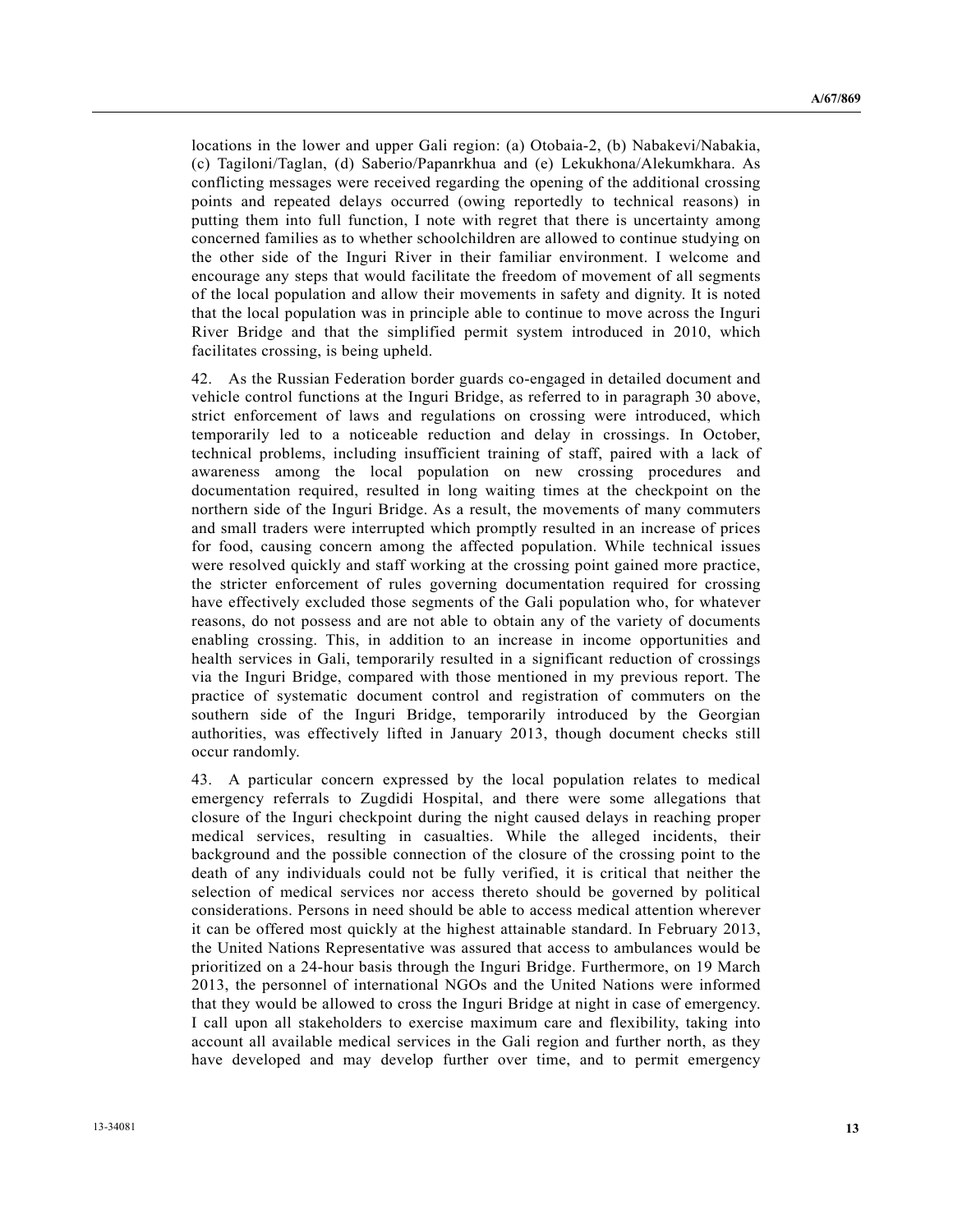crossings for all populations when necessary medical services can only be obtained in Zugdidi or further south-east.

44. The local population in the Gali district, including returnees, remains concerned about their freedom of movement, their continued contact with family members and friends residing on the other side of the Inguri River, and their access to social infrastructure, including medical facilities and markets in the Zugdidi district. The development and implementation of a crossing regime that allays those concerns remains crucial for improving the living conditions of the local population, advancing the reintegration of returnees and preventing renewed displacement. In that context, it is essential to identify and implement solutions for the provision of documentation in conformity with international law, including international human rights law, and the principles governing the prevention and reduction of statelessness.

45. The principles and factors governing the implementation of the return of internally displaced persons outlined in my report of 24 August 2009 (A/63/950), particularly paragraphs 8 to 14, remain valid. There is a complex nexus between the individual right to voluntary, safe and dignified return and the establishment of the conditions conducive to such return. The individual's right of return, in the case of an internally displaced person, derives from his or her right to freedom of movement as stipulated in article 12, paragraph 1, of the International Covenant on Civil and Political Rights and, in relation to a refugee, from article 12, paragraph 4, of the Covenant, according to which "no one shall be arbitrarily deprived of the right to enter his own country". In accordance with article 12, paragraph 3, of the Covenant, the freedom of movement, as established in article 12, paragraphs 1 and 2, can only be subject to restrictions "which are provided by law, are necessary to protect national security, public order (*ordre public*), public health or morals or the rights and freedoms of others, and are consistent with the other rights" recognized in the Covenant. Progress made with respect to integration, locally or by resettlement, does not result in a loss of the right of return.

46. The right of return and its exercise by an internally displaced person cannot therefore be directly linked to political questions or the conclusion of peace agreements. It is essential to recognize return as both a human right and a humanitarian issue that must be addressed irrespective of any solution to an underlying conflict. At the same time, it is primarily for the individual to assess the risks and make an informed choice whether or not to return at a given time. In doing so, a displaced person must be able to take into account all factors that could affect his or her safety, dignity and ability to exercise basic human rights.

47. The United Nations is committed to assisting States in the search for durable solutions for displaced populations, and its engagement is based on the understanding that voluntary return in safety and dignity is one durable solution, the other two being local integration and resettlement. The role of the United Nations in the facilitation, design and implementation of organized return operations must be guided by the need to avoid causing harm or contributing to the exposure of persons of concern to possible human rights violations. Therefore, activities related to organized returns must be based on a careful risk assessment, taking into consideration the existing security and human rights conditions and concerns, access to livelihoods and basic services and the voluntary nature of return. Unhindered humanitarian access and the ability of the United Nations and its mandated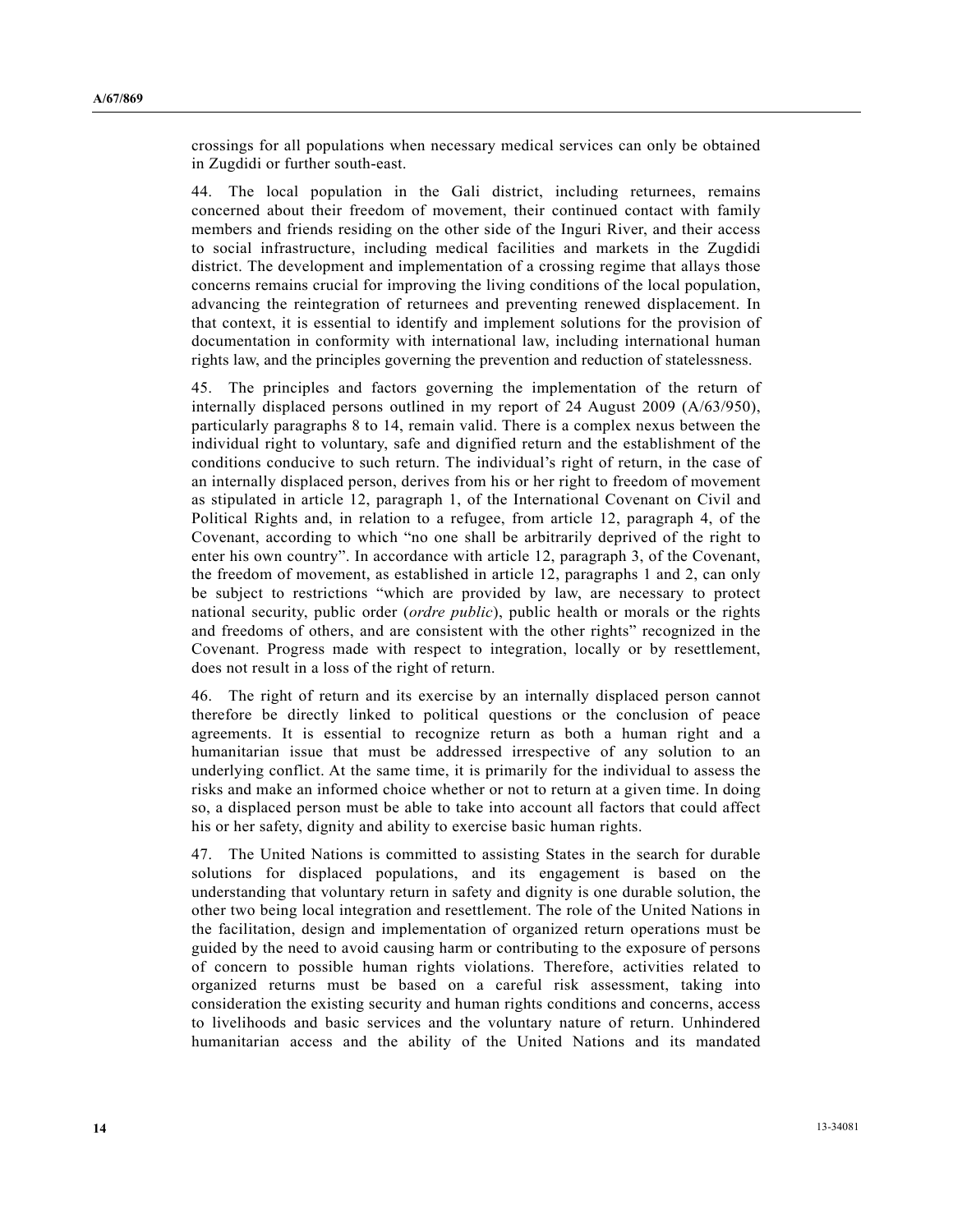agencies, funds and programmes to effectively monitor all these factors is another aspect to be taken into account.

### **IV. Prohibition of forced demographic changes**

48. International human rights standards, as they have evolved in recent decades, provide guidance on managed population movements, including evacuations, and thereby strictly limit forced movements, including those that result in demographic change. Under principle 6 of the Guiding Principles on Internal Displacement, every human being has the right to be protected against arbitrary displacement from his or her home or place of habitual residence. A number of provisions of international law, such as article 12 of the International Covenant on Civil and Political Rights, guarantee not only the right to freedom of movement but also the freedom to choose one's residence, including the right to remain there.1 International obligations and in particular non-refoulement obligations governing the protection of refugees and others who flee their homes as a result of or in order to avoid the effects of armed conflict, situations of generalized violence, remain fully applicable, regardless of whether they have some demographic impact.

49. While no major new displacement was observed during the reporting period, the demographic consequences of earlier displacement remain. In that context, I would like to recall the observations of my former Representative on the Human Rights of Internally Displaced Persons in his report (A/HRC/13/21/Add.3 and Corr.1-2, paras. 7-14) and referred to in my previous report (A/64/819, paras. 22-23).

# **V. Humanitarian access**

**\_\_\_\_\_\_\_\_\_\_\_\_\_\_\_\_\_\_** 

#### **A. International legal foundations governing humanitarian access**

50. The need to establish and maintain humanitarian space is essential in order to effectively meet the humanitarian needs of conflict-affected and displaced populations, to mitigate suffering and to enable United Nations agencies, funds and programmes to exercise their mandates. In that context, it remains important that all sides respect their obligations and act in good faith to fully implement the principle of humanitarian access, which is rooted in international humanitarian and human rights law. Free passage of relief goods and facilitation of humanitarian operations are correlated to a number of human rights, including the right to life, the right to a decent standard of living and the right to protection against discrimination. Moreover, building on the practice of the United Nations human rights treaty bodies, there is growing acceptance that the obligation of States to respect, protect and fulfil human rights includes an obligation to invite, accept and facilitate international

<sup>1</sup> Universal Declaration of Human Rights (arts. 12 and 13); International Covenant on Civil and Political Rights (arts. 12, paras. 1, and 17); American Convention on Human Rights (arts. 11 and 22, para. 1); African Charter on Human and Peoples' Rights (art. 12, para. 1); European Convention on Human Rights (art. 8) and Protocol No. 4 thereto (art. 2, para. 1); Convention relative to the Protection of Civilian Persons in Time of War (Fourth Geneva Convention) (arts. 49 and 147), Additional Protocol I thereto (arts. 51, para. 7, 78, para. 1, and 85, para. 4) and Additional Protocol II thereto (arts. 4, para. 3 (e), and 17); and International Labour Organization Convention No. 169 (art. 16).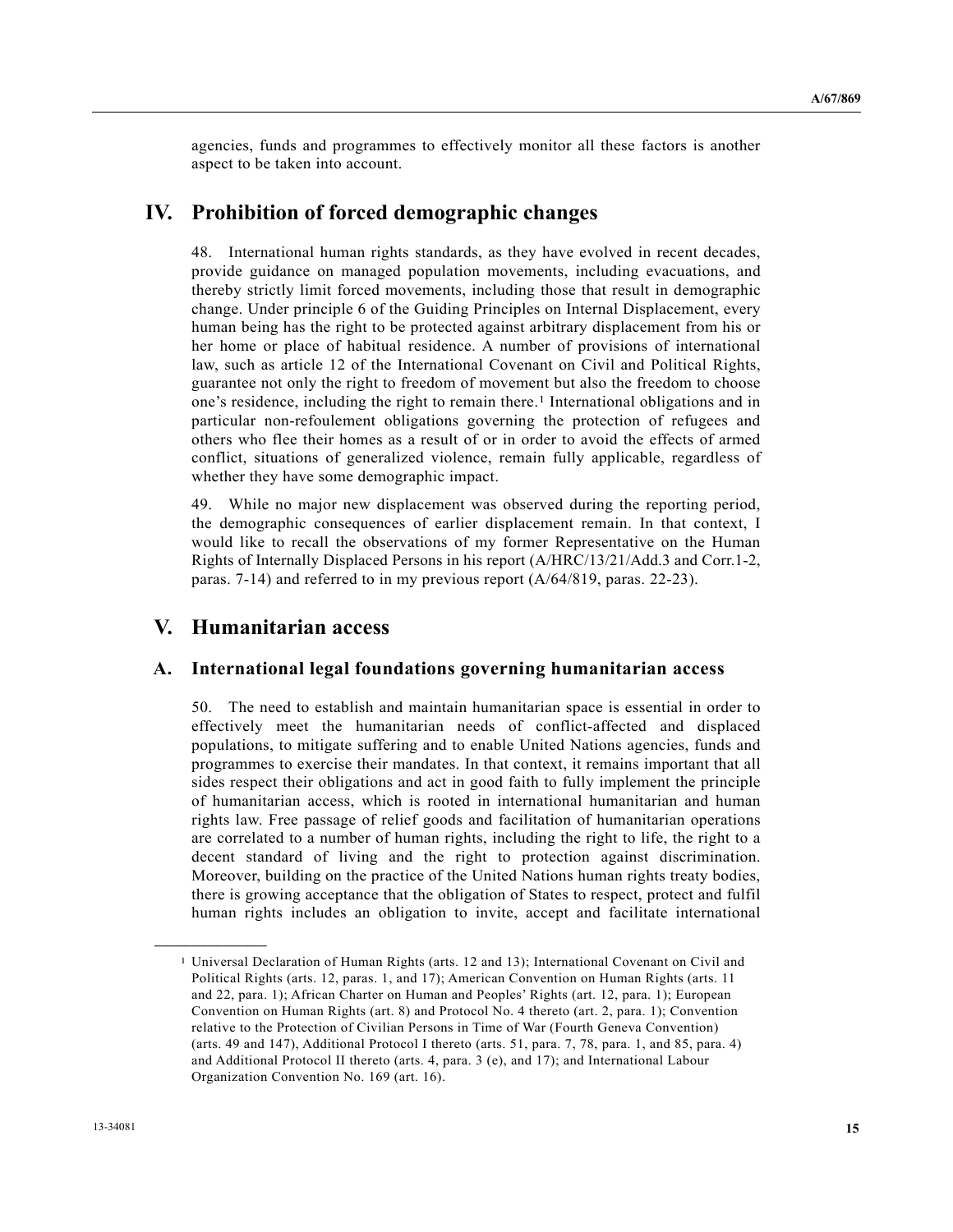(humanitarian) assistance, in particular if the State's resource capacities or other obstacles, such as lack of effective control of parts of the territory, limit its capacity to effectively address all humanitarian needs.

51. In the context of international conflict situations, international humanitarian law requires the establishment of conditions for rapid and unimpeded passage of all relief consignments, equipment and personnel. In non-international conflicts, States must organize relief actions for the civilian population, without any adverse distinction. The universal acceptance of those rules has established, as a norm of customary law in both international and non-international conflicts, that parties to a conflict must allow and facilitate rapid and unimpeded passage of humanitarian relief for civilians in need.

### **B. Operational challenges**

52. Following the amendments introduced by the Government of Georgia to the Law on Occupied Territories, taking into consideration recommendations issued by the European Commission for Democracy through Law (Venice Commission) of the Council of Europe in October 2010, the Government of Georgia issued the Regulation of the Government of Georgia on the approval of modalities for conducting activities in the occupied territories of Georgia, which, inter alia, serves as the guideline for the implementation of the Law. During the reporting period, the issuance of the modalities had no impact on the activities of the United Nations agencies, funds and programmes. In the light of the ambiguity of some provisions of the modalities, leaving a significant degree of discretion and potential arbitrariness, consideration of a review and possible reform of these norms by the new Government are welcomed. Such a review should fully take into account the international legal foundations governing humanitarian access as outlined above and the practical concerns of humanitarian and development actors operating on the ground.

53. The United Nations agencies, funds and programmes were able to implement protection, humanitarian assistance, recovery and development activities in Abkhazia as planned and the liaison mechanism, with established offices in Tbilisi and Sukhumi, continues to provide a framework for engagement and was successfully used on a number of occasions. However, uncertainty was caused among humanitarian and development actors by communications received that questioned the quality and effectiveness of humanitarian interventions, demonstrating the need to refocus on early recovery activities and more sustainable assistance, and indicating possible operational limitations and new modalities governing access to and activities in Abkhazia.

54. On 28 January, the UNHCR Field Office in Gali was informed in writing that it "should change the geographical focus of its activities and relocate all of its current and planned projects to the Gali district of the Republic of Abkhazia", and was advised "to complete the current stage of the ongoing projects in all districts of the Republic of Abkhazia excluding the Gali district until the May 1, 2013", and make known "the completion of the adjustments of its activities". Almost identical communications were received by a number of international NGOs operating in Abkhazia. However, UNDP and UNICEF did not receive a similar communication, nor did Médecins Sans Frontières.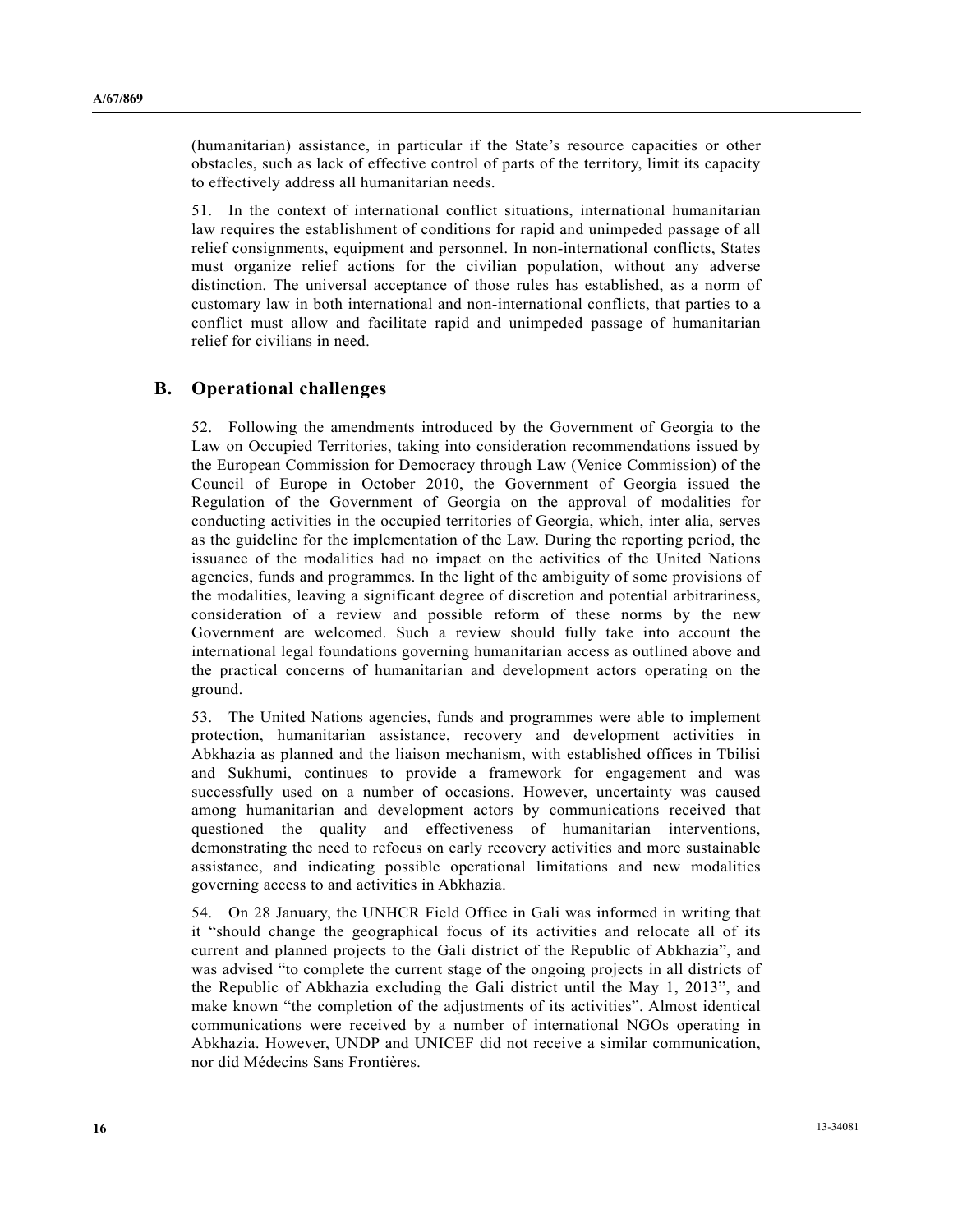55. UNHCR did not experience any negative impact on the exercise of its international protection mandate serving displaced populations in Abkhazia since its projects and activities focus on the returnee areas and subsequent negotiations have clarified that assistance to individual persons of concern residing beyond the Gali region would still be provided under the existing projects. A number of NGOs, however, have had to adjust their projects. Some have expressed concern that a number of humanitarian needs outside the Gali region may not be sufficiently addressed in the future and that the strict guidance received may have a negative impact on their donor support. The future impact of these measures on humanitarian access and aid operations, and ultimately on the situation of vulnerable populations, will need to be carefully monitored.

56. At the same time, the need for a proper transition from humanitarian assistance through recovery to longer-term sustainable development is becoming evident. It is important to embark on approaches that avoid gaps in the transition process and that do not ignore the remaining humanitarian needs as well as contingency considerations. In the interim, I call for respect of the international principles governing humanitarian access, for flexibility, practical approaches and measures to be taken by all stakeholders therein. Consultations must also continue among all relevant stakeholders in order to ensure up-to-date information flow on the humanitarian needs of the population and to improve coordination.

57. During the reporting period, discussions were renewed on possible humanitarian access for the United Nations to the Tskhinvali region/South Ossetia. The United Nations Representative and the other co-chairs of the Geneva international discussions were able to witness during several visits to Tskhinvali, Akhalgori and Znauri further progress on a number of ongoing humanitarian, infrastructure and reconstruction initiatives, including water projects conducted by OSCE, and road construction, which reduced by more than half the travel time between Tskhinvali and the Akhalgori valley. I also take note of some efforts to preserve or prevent further decay of the cultural heritage. UNHCR has concluded its project providing free bus tickets, seeds and other agricultural support, aimed at improving the livelihoods of persons displaced from the Akhalgori district, preserving and strengthening their links to their places of origin and keeping the prospects open for a gradual voluntary return process. However, other proposals for the humanitarian engagement of the United Nations have not materialized. Access for the United Nations humanitarian agencies has not been possible owing to the continuing lack of agreement on the modalities governing humanitarian access. At the same time, ICRC continued to implement a number of projects throughout the area and a number of complementary medical activities are being explored by NGOs.

### **VI. Property rights of refugees and internally displaced persons**

58. Property-related issues remained on the agenda of Working Group II of the Geneva international discussions. The resolution of those issues remains contentious, in particular owing to the gaps in property registration and prevailing disagreement over applicable norms. The matter is further complicated by the historical legacy of multiple legal transition processes related to property following the dissolution of the former Soviet Union.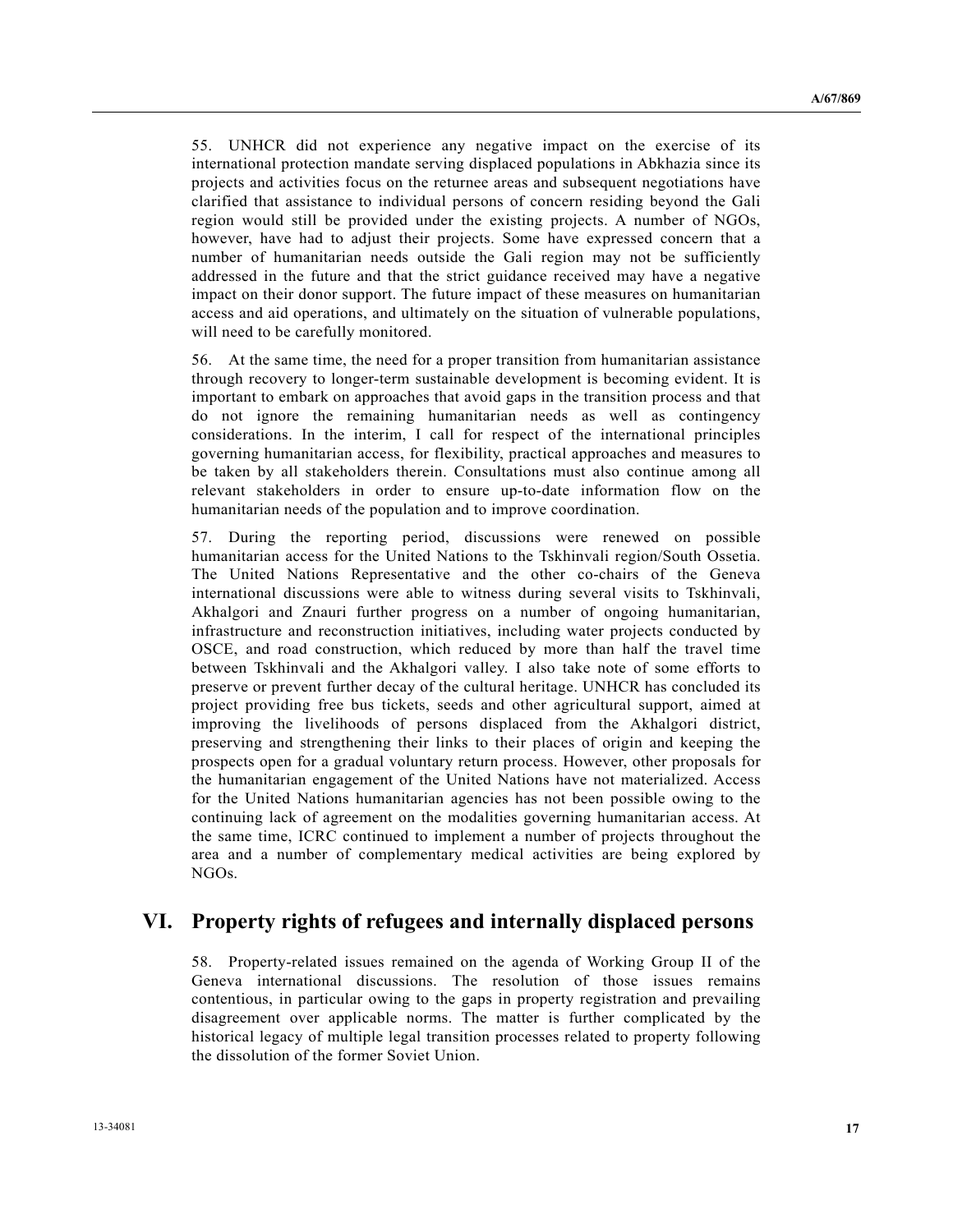59. Those factors, as well as unclear, non-transparent and inconsistent practices, have resulted in significant legal insecurity as regards property rights and related transactions. Fears with regard to violations of property rights prevail and have a negative effect on the local population, including returnees, but also internally displaced persons and refugees or former refugees considering return. Their concerns in relation to the protection of their property rights have been aggravated by registration of so-called "abandoned property", as well as other regulative and administrative measures taken. The Law of Georgia on property restitution and compensation on the territory of Georgia for the victims of conflict in the former South Ossetia district is not yet implemented in practice and has not resulted in restitution of property.

60. I reiterate my call upon all parties to fully respect and protect the property rights of refugees, internally displaced persons and their descendants and to adhere to the principles on housing and property restitution for refugees and displaced persons (referred to as the "Pinheiro principles") and the underlying norms of international law, including international human rights law. I encourage the parties to resolve the complex legal and political issues that impede progress and to implement restitution or compensation measures in order to ensure that displaced populations have full enjoyment of their property and housing rights. The United Nations agencies, funds and programmes remain committed to providing the necessary assistance in meeting those challenges.

# **VII. Timetable for the voluntary return of all refugees and internally displaced persons and work towards durable solutions**

61. No timetable for the voluntary return of all refugees and internally displaced persons has been developed given the prevailing environment and continued discussions among the parties. As long as the conditions for organized returns in safety and dignity are not fulfilled and mechanisms for property restitution are not established, the design of a comprehensive timetable or road map for returns must remain an open matter. Those challenges should not prevent the parties from working towards identifying durable solutions for all displaced persons, giving particular attention to the implementation of the right of return. I would like to reiterate my call upon all participants in the Geneva international discussions to engage constructively on this issue, building on international law and relevant principles.

62. In the absence of conditions conducive to organized return and appropriate implementation mechanisms, the United Nations agencies, funds and programmes will continue to concentrate their efforts on providing the conflict-affected populations, including spontaneous returnees or persons in the process of returning, with humanitarian assistance and support for their reintegration. The United Nations agencies, funds and programmes remain committed to proceeding at the appropriate time, in consultation and cooperation with all parties concerned, with the development of a timetable or road map addressing all components outlined in my report (A/63/950), in particular paragraph 20.